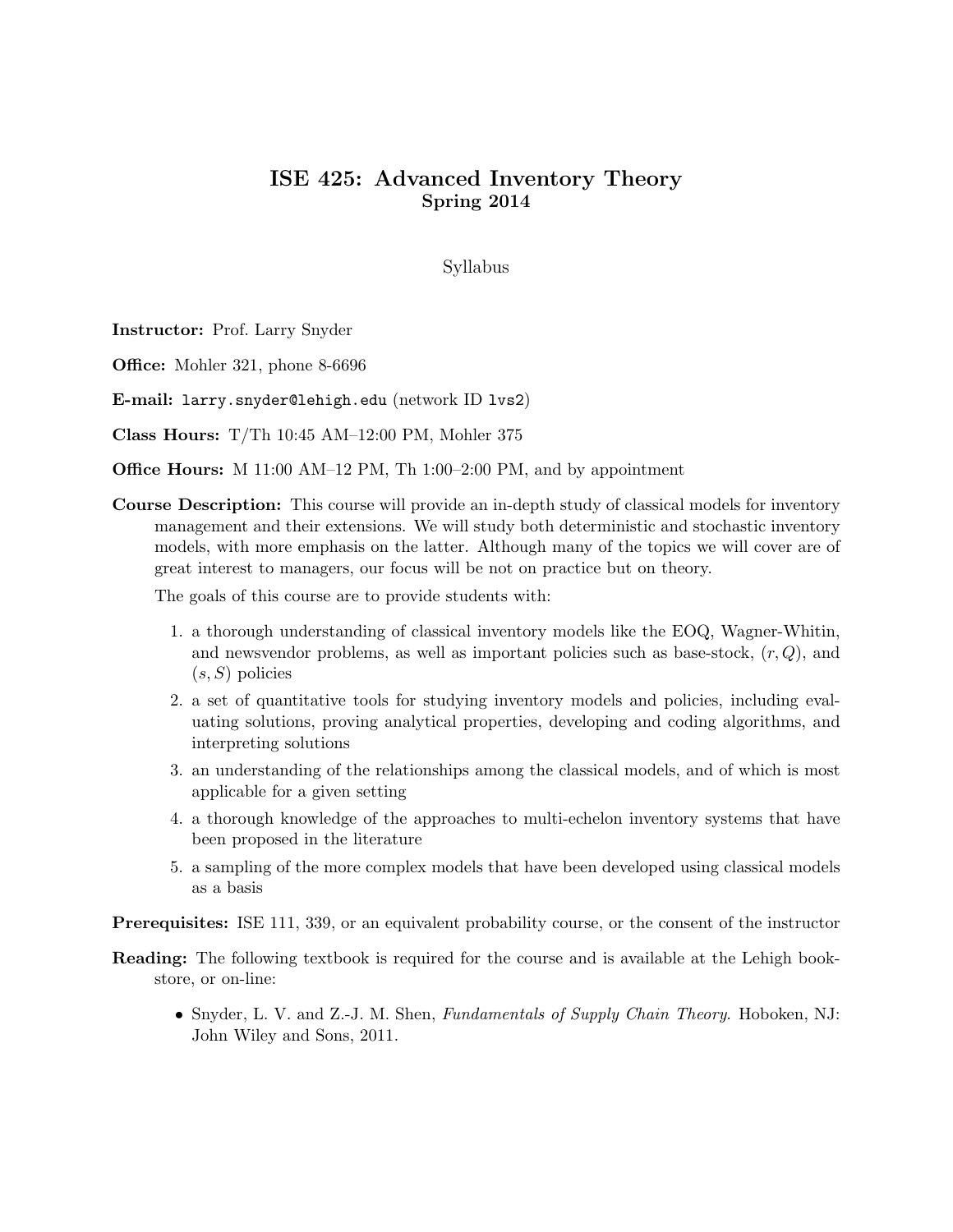Please make sure to check the list of errata (errors) at [http://coral.ie.lehigh.edu/](http://coral.ie.lehigh.edu/~sctheory/errata/) [~sctheory/errata/](http://coral.ie.lehigh.edu/~sctheory/errata/) (and let me know if you find any additional errors!).

We will also use sections of the following book, which will be available electronically on CourseSite:

• Zipkin, Paul H. Foundations of Inventory Management. Boston: McGraw–Hill, 2000.

You may also wish to consult the following books:

- Axsäter, Sven. *Inventory Control*, 2nd ed. Norwell, MA: Kluwer, 2006.
- Porteus, Evan L. Foundations of Stochastic Inventory Theory. Stanford, CA: Stanford University Press, 2002.
- Silver, Edward A., David F. Pike, and Rein Peterson. Inventory Management and Production Planning and Scheduling, 3rd ed. Hoboken, NJ: Wiley, 1998.
- Simchi-Levi, David, Xin Chen, and Julien Bramel. The Logic of Logistics: Theory, Algorithms, and Applications for Logistics Management, 2nd ed. New York: Springer– Verlag, 2004.

## Requirements:

1. Homework assignments

You will be assigned homework every few weeks. The homework problems will be based on the textbooks and in-class material. They will challenge you to understand, interpret, and extend the models and solution techniques we discuss in class.

2. Mid-term and final exam

You will be given an in-class mid-term exam and a take-home final exam. Both will test your understanding of the material covered in class. The mid-term is tentatively scheduled for Tuesday, March 18. The final exam will be handed out on the last day of class (Thursday, April 24) and will be due one week later. You may use books, notes, and any other sources, except people (other than me) as you work on the take-home final.

3. Coding projects

You will be assigned several coding projects throughout the semester that will require you to write computer code to execute various algorithms. Your programs must be written in MATLAB. The projects will become progressively more complex as the semester progresses. Typically, I will ask you to submit your program's solutions to certain instances of the problem, and then I will also test your code on additional instances. Therefore, I will ask you to submit your m-files electronically, in addition to your write-up. MATLAB is an essential computational tool for engineers of all sorts, and if you are not already familiar with it, now is the time to get started. None of the coding projects will require you to use particularly complicated MATLAB features, but you will need to understand the basics of how to write programs in MATLAB. To start learning how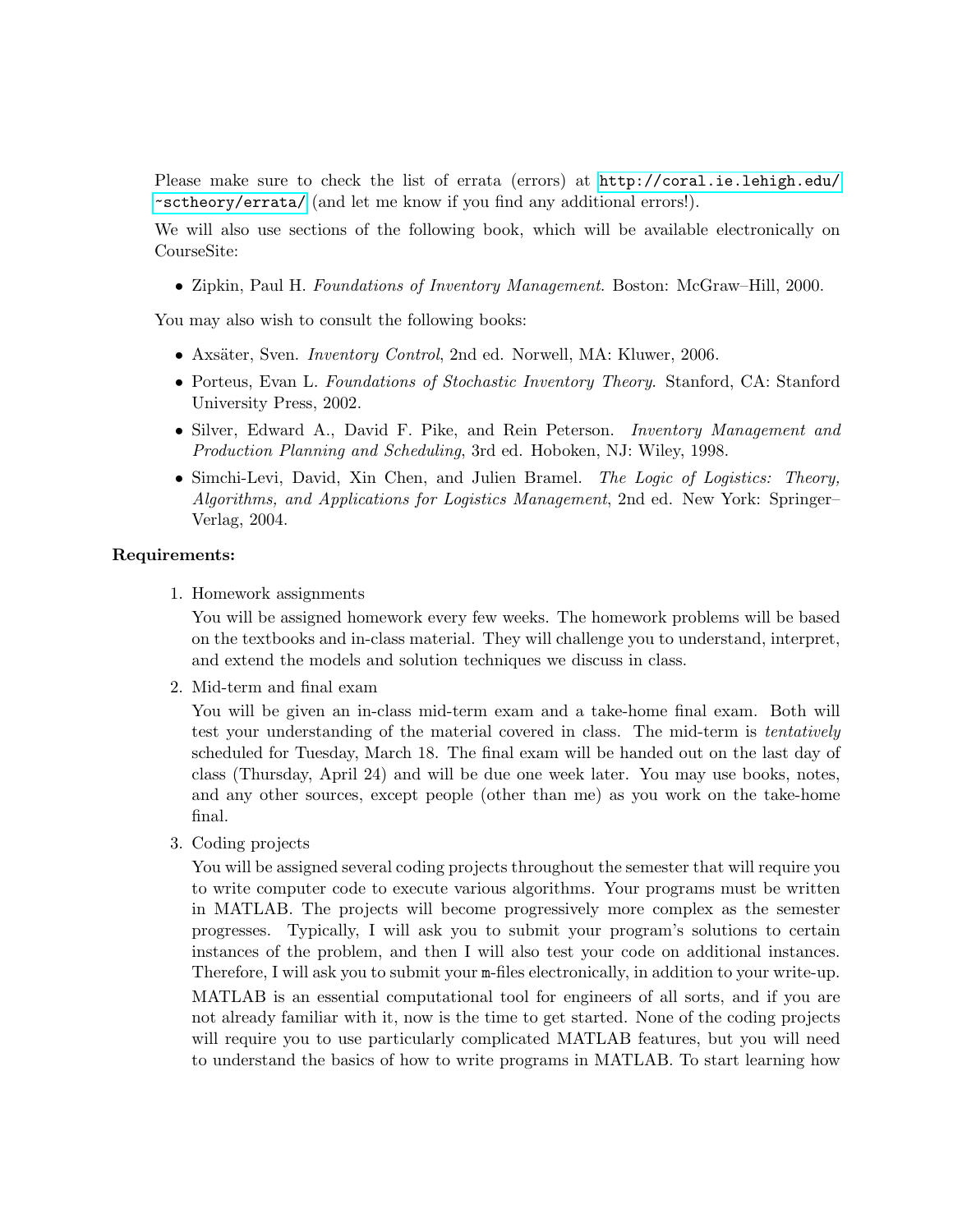to use MATLAB, or to refresh your memory, I can recommend the primers by Kermit Sigmon (<http://www.math.toronto.edu/mpugh/primer.pdf>) or by MathWorks, the company that makes MATLAB ([http://www.mathworks.com/help/pdf\\_doc/matlab/](http://www.mathworks.com/help/pdf_doc/matlab/getstart.pdf) [getstart.pdf](http://www.mathworks.com/help/pdf_doc/matlab/getstart.pdf)).

4. Class participation

You are expected to attend class regularly, come to class prepared, participate in the discussions we have in class, and ask questions when you are confused.

Your grade will be calculated as follows:

| <b>Item</b>          | Percentage |
|----------------------|------------|
| Homework assignments | 25%        |
| Mid-term exam        | $20\%$     |
| Final exam           | 25%        |
| Programming projects | $20\%$     |
| Class participation  | $10\%$     |
|                      |            |

Homework and Coding Project Policy: The homework assignments and coding projects are likely to take you a fair amount of time, so get started on them early. No late homework assignments will be accepted unless you clear them with me ahead of time.

You may work on the homework assignments and coding projects individually or with a partner. If you work with a partner, you and your partner may submit a single write-up, or you may submit individual write-ups.

You may discuss the homework and coding projects with students other than your partner, but you must cite any people or sources that helped you on a particular problem. For example: "Smarty McPants and I worked on this problem together" or "I got help from Smarty McPants and consulted 'EOQ for Dummies' when solving this problem." If you work with a partner but submit individual write-ups, make sure you cite your partner. I also encourage you to come to me for help when you are stuck.

Remember that you are ultimately responsible for mastering the material on your own, and your performance on the exams will depend on your ability to do so. Therefore, you should make sure you fully understand all of the details of the work you submit, whether you submit an individual or joint write-up.

**Proofs:** This course will contain quite a few mathematical proofs, some that we discuss in class and others that you will develop in your homework and exams. The course therefore demands a high level of mathematical maturity. There is a short primer about proof-writing in Appendix B of the textbook, but this is meant more as a refresher than as an introduction. If you are not already somewhat familiar and comfortable with the material in Appendix B, you may wish to consider withdrawing from the course.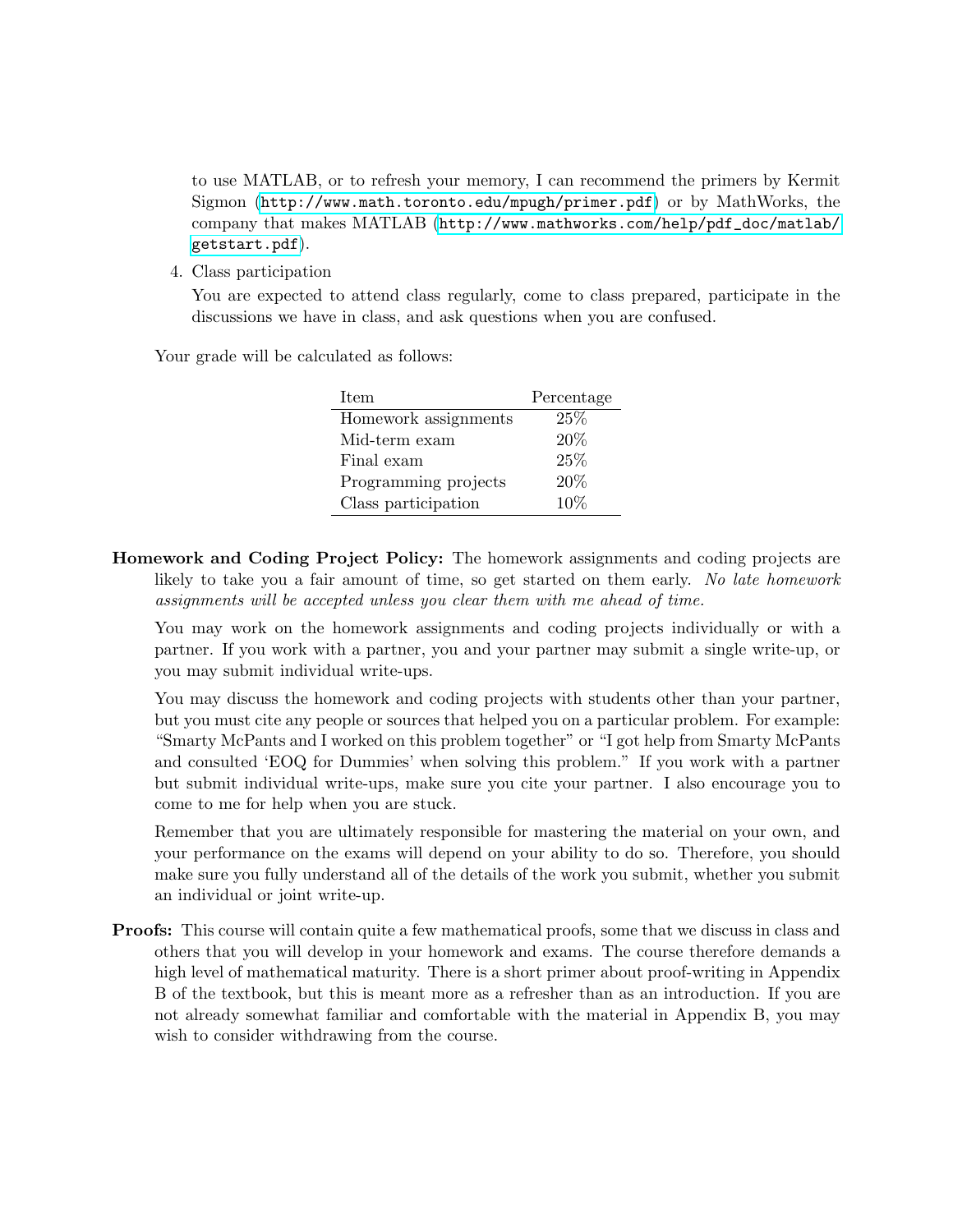- CourseSite: I will use CourseSite to post lecture notes, readings, homework assignments, coding projects, and other information about the course. Please check there regularly for updates.
- Plagiarism Policy: Plagiarism is defined in the Lehigh student handbook as "the unacknowledged appropriation of another's work, words, or ideas in any themes, outlines, papers, reports, or computer programs." This includes "patchwork plagiarism," in which an author essentially quotes another author's work when attempting to paraphrase it. There will be a zero-tolerance approach to plagiarism in this class—plagiarized work will receive a grade of 0. For more information about what plagiarism is and what counts as plagiarism, see www.lehigh.edu/library/guides/PlagiarismStudent.html.
- Accommodations for Students with Disabilities: If you have a disability for which you are or may be requesting accommodations, please contact both me and the Office of Academic Support Services, University Center 212 (610-758-4152) as early as possible in the semester. You must have documentation from the Academic Support Services office before accommodations can be granted.
- Use of Cell Phones: The use of cell phones, smart phones, MP3 players, and other hand-held electronic devices is prohibited in class. I understand that there may be some legitimate reasons to use such devices in class, but please wait until after class ends to perform these functions. Cell phones are a distraction both to the students and to the instructor and may not be used.
- Equity: Lehigh University endorses The Principles of Our Equitable Community ([http://www4.](http://www4.lehigh.edu/diversity/principles) [lehigh.edu/diversity/principles](http://www4.lehigh.edu/diversity/principles)). We expect each member of this class to acknowledge and practice these Principles. Respect for each other and for differing viewpoints is a vital component of the learning environment inside and outside the classroom.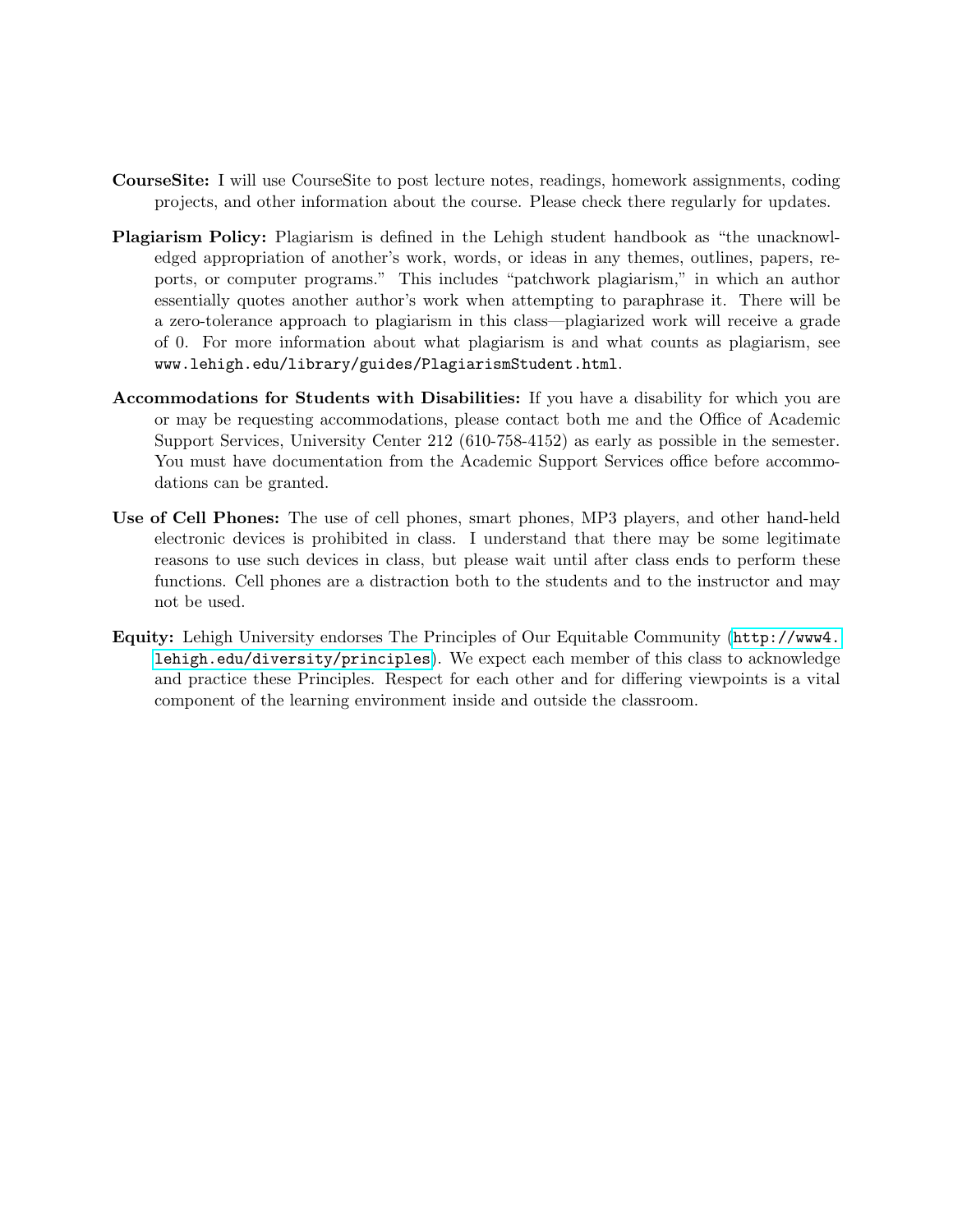# Tentative Course Outline:

(Readings from Zipkin  $(2000)$  are denoted by  $\circled{z}$ ); all others are from Snyder and Shen  $(2011)$ .)

Single-Echelon, Deterministic Models

| Week of January 13:                     | Introduction, classifying inventory models, the EOQ model and extensions.                                                                               |
|-----------------------------------------|---------------------------------------------------------------------------------------------------------------------------------------------------------|
| Reading:                                | Sections $3.1-3.2$                                                                                                                                      |
| Week of January 20:                     | EOQ w/imperfect quality, present-value criterion, Wagner-Whitin model.                                                                                  |
| Reading:                                | Sections $3.6-3.7\textcircled{2}$ , Section 3.3                                                                                                         |
| SINGLE-ECHELON, STOCHASTIC MODELS       |                                                                                                                                                         |
| Week of January 27:                     | Preliminaries, $(r, Q)$ policies.                                                                                                                       |
| Reading:                                | Sections $4.1-4.3$                                                                                                                                      |
| Week of February 3:                     | Base-stock policies, the newsvendor problem.                                                                                                            |
| Reading:                                | Section 4.4                                                                                                                                             |
| Week of February 10:                    | $(s, S)$ policies, approximations.                                                                                                                      |
| Reading:                                | Section 4.5, Section $6.4$ $\Omega$                                                                                                                     |
| <i>Week of February 17:</i><br>Reading: | Worst-case bound for $(r, Q)$ approximation.<br>Zheng, Y.-S. On properties of stochastic inventory systems. Management Science<br>$38(1):87-103, 1992.$ |
| Week of February 24:                    | Policy optimality: Base-stock policies.                                                                                                                 |

Reading: Section 4.6.1

Week of March 3: [Spring Break]

Week of March 10: Policy optimality:  $(s, S)$  policies. Reading: Section 4.6.2

#### Multi-Echelon, Deterministic Models

| Week of March 17: | [ <i>Midterm: March 18</i> ]; Serial systems. |
|-------------------|-----------------------------------------------|
| Reading:          | Section $5.3(z)$                              |
| Week of March 24: | Serial systems (cont'd).                      |

Reading: Section 5.32 (cont'd)

### Multi-Echelon, Stochastic Models

Week of March 31: Stochastic service models.